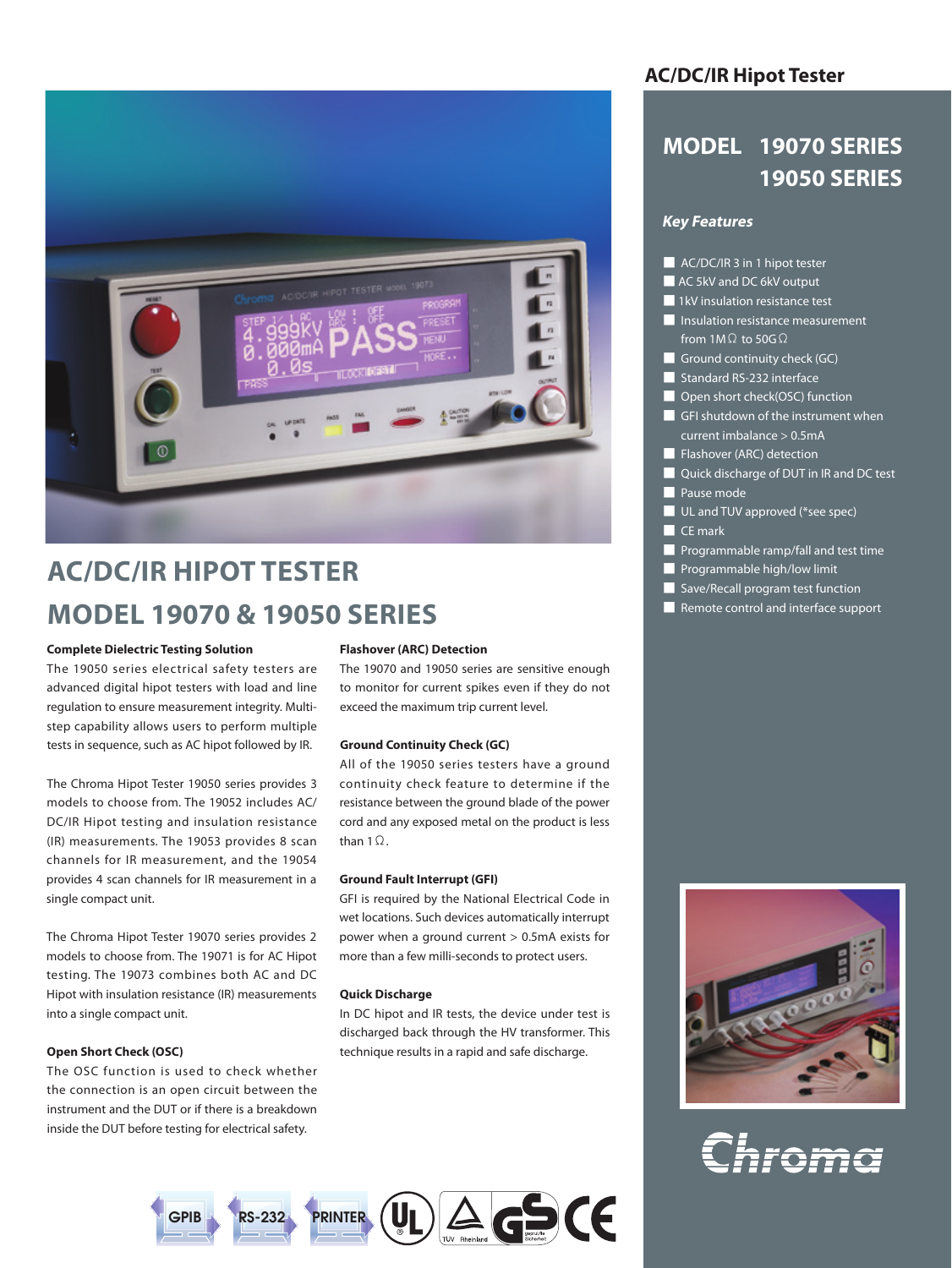# **MAIN FUNCTIONS**

## **FLASHOVER DETECTION (ARC)**

Fast transients in Voltage or Current occurring while Hi-Pot testing are called Electrical Flashover. Normally, with AC line frequency (50Hz/60Hz) or DC Hi-Pot testing, the leakage current is the same 50Hz/60Hz or DC (charge current excepted). As shown in Figure 1, leakage current varies smoothly.

In contrast, when electrical discharge occurs due to poor insulation materials, electrode gaps, surface clearances, etc., fast transients in leakage current become apparent, as shown in Figure 2. This is a phenomenon of poor withstanding. Most of Electrical Safety regulations mention a necessity for a Withstand Strength Test. Nevertheless, general Hi-Pot testers only detect the RMS value of leakage current, without the capability to detect Flashover. Therefore, a Hi-Pot tester equipped with the FLASHOVER detection function is necessary.



**Figure 1 : Normal Leakage Current Waveform**



# **OPEN/SHORT CHECK (OSC)**

The O.S.C function is used to check whether the connection is open or is a short circuit between the instrument and the DUT (equipment under test) before the Electrical Safety Test begins. If the connection between the instrument and DUT is bad, like a bad lead or relay oxidation, the test will also PASS. In some cases, the DUT is short before testing. Testing continually leads to instrument failure due to it suffering the high load current. Therefore, we check the open and short circuit to ensure the test effectively and protect the instruments.

Normally, DUT have capacitive loads (Cx) from tens to thousands of pF. If the connection is open, a capacitance will appear and total capacitive load will be lower than that of normal conditions. If the DUT is shorting, total capacitive load is higher than that of normal conditions. Therefore, we can measure the value of the capacitive load to check whether the contact is good or not.



## **GROUND FAULT INTERRUPT (GFI)**

Requirements for test environments indicate that test equipment must be equipped with an auto interrupt device, so Chroma developed a built in Ground Fault Interrupt (GFI) function. When the current meters A1 and A2 detect difference (i2-i1=iH) between the values i1 and the actual i2 test current over high, the instrument can cut the power transiently in order to protect a human body safely. It is not only compliant with the safety standard but also provides more safeguards for test personnel.

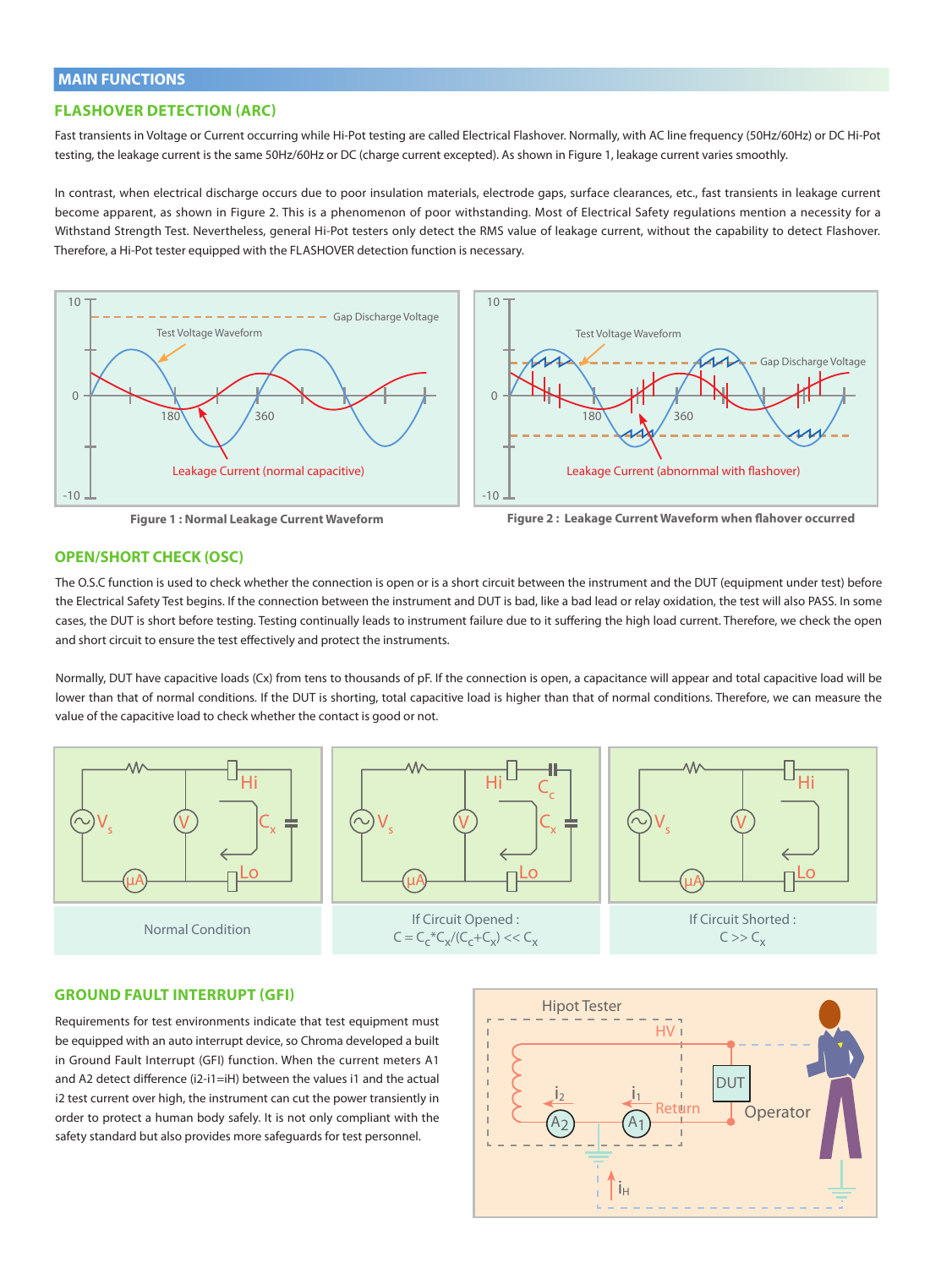# **PANEL DESCRIPTION**



**19053**



| 1. LINE Switch           | 9. HV Output                     | <b>16. GPIB/Printer Interface (Option)</b> |
|--------------------------|----------------------------------|--------------------------------------------|
| 2. Window Display        | <b>10. RTN/LOW</b>               | 17. Scan Interface (Option)                |
| 3. Stop Button           | 11. 8 channels HV Output         | <b>18. Fan</b>                             |
| <b>4. Start Button</b>   | $(19053 \text{ only})$           | 19. Remote Interface                       |
| 5. Function Keys (F1~F4) | 12. Remote I/O                   | 20. RS-232 Interface                       |
| <b>6. Pass Indicator</b> | <b>13. LINE Voltage Selector</b> | 21. Continuity Test O/P                    |
| <b>7. Fail Indicator</b> | <b>14. Power Cord Receptacle</b> |                                            |
| 8. Test Indicator        | <b>15. RTN/LOW</b>               |                                            |

# **APPLICATION**

■ Production test of appliances, instruments and information technology equipment in accordance with UL, IEC, TUV and other standards such as EN 60335, EN 60950, EN 61010, CSA C22.2 No.1010.1, UL 3111 and UL 1950

**Transformer electrical safety test** 

■ Various electronic components tests

# **ORDERING INFORMATION**

**19071 :** AC Hipot Tester **19073 :** AC/DC/IR Hipot Tester **A190701 :** Remote Control Box **A190702 :** 40kV Test Probe **A190704 :** Start Switch **A190706 :** 19" Rack Mount Kit **A190708 :** ARC Verification Fixture **19052 :** Hipot Tester (AC/DC/IR) **19053 :** Hipot Tester (AC/DC/IR/ 8CH SCAN) **19054 :** Hipot Tester (AC/DC/IR/ 4CH SCAN) **A190344 :** HV Gun (SP02) **A190508 :** GPIB Interface **A190512 :** Auto Control TR. Scan Box **A190517 :** 19" Rack Mount Kit